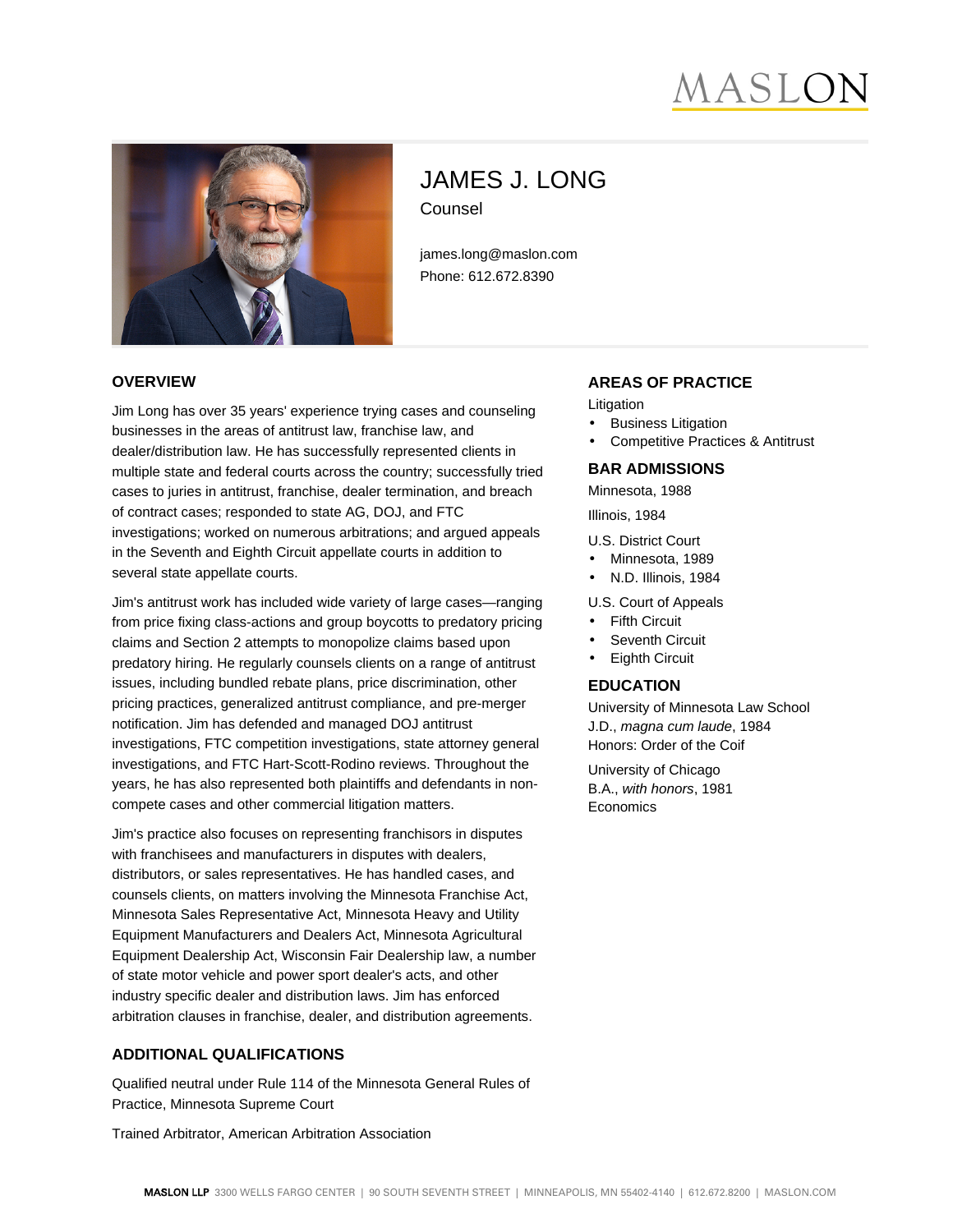# **SELECTED EXPERIENCE**

#### **Antitrust**

- Extensive experience counseling on a wide variety of antitrust issues, including: joint ventures; exclusive dealing contracts; potential anticompetitive impact of proposed mergers and Hart-Scott-Rodino compliance; agreements between competitors affecting price; group boycotts; vertical price restraints after Leegin; a wide variety of Section 2 Sherman Act issues, including bundled rebate plans, loyalty rebates, potential predatory pricing issues, other potential predatory conduct, and risk of finding of dangerous probability of success of monopolization; antitrust compliance by trade associations; antitrust compliance policies and antitrust compliance training; and Noerr Pennington protected actions by competitors.
- Extensive experience providing antitrust counseling on Robinson Patman Act compliance issues.
- Obtained summary judgment dismissing Section 2 antitrust claims based upon an alleged sales force raiding in case venued in Federal Court, Southern District of Texas.
- Defended Section 2 Sherman Act sales force raiding case and other alleged predatory acts in case venued in Federal Court, Southern District of Florida.
- Co-tried two-week jury trial of Section 2 Sherman Act sales force raiding case, prevailing on Rule 50(b) Motion affirmed by Fifth Circuit. Taylor v. Jostens, 216 F.3d 465 (5th Cir. 2000).
- Represented a dental supplies distributor defendant in a series of horizontal group boycott cases, including national class actions, state AG investigations, and a 10-week FTC Administrative Part 3 hearing.
- Represented foreign manufacturer in connection with a three-year Department of Justice Antitrust Division investigation that resulted in no action by the Division.
- Represented acquired entity soft drink bottling company in FTC merger investigation that was not challenged by the FTC.

#### **Franchise**

- Obtained summary judgment on claim brought under the Minnesota Franchise Act in dispute between Pennsylvania dealer and Minnesota manufacturer of quartz countertops and then successfully tried 2½-week jury trial, defending claims of equitable recoupment and recovering payment for product sold and delivered to dealer.
- Obtained full summary judgment on claims under the Minnesota and Wisconsin Franchise Act of selling an unregistered/undisclosed franchise based upon estoppel and summary judgment on earning claims for lack of reliance. U-Bake Rochester, LLC et al v. Utecht Bakeries, Civ. No. 12-1738 (ADM/SER), 2014 WL 223439.
- Obtained summary judgment on claims under the Minnesota and Wisconsin Franchise Acts on statute of limitations grounds on action in Scott County.
- Obtained summary judgment on vast majority of claims brought by former franchisee, including earnings claims, fraud claims, RICO claims arising out of franchise relationship. Physicians Weight Loss Centers of America v. Creighton, 1992 WL 176992. Bus. Franchise Guide (CCH) 9980.
- Defeated claims by three largest regional franchisors that franchisor materially breached franchise agreement by losing trademark protection of franchise name. Convenient Foods Mart Inc. v. C.F. Mrts of California, Inc., 1990 WL 115797, Bus Franchise Guide (CCH) 9599.
- Numerous arbitrations on a variety of claims of violations of the Minnesota Franchise Act.
- Enforced a post-term franchise non-compete against former franchisee who left for a competing system. Economou v. Physicians Weight Loss Centers of America, 756 F. Supp. 1026.

#### **Dealer/Distribution**

- Regularly counseled worldwide manufacturer of recreational vehicles regarding compliance with motor and recreational vehicle dealer laws throughout the United States.
- Successfully brought action under Minn. Stat. § 80E.14 that prevented addition of automobile dealership within client's relevant market area.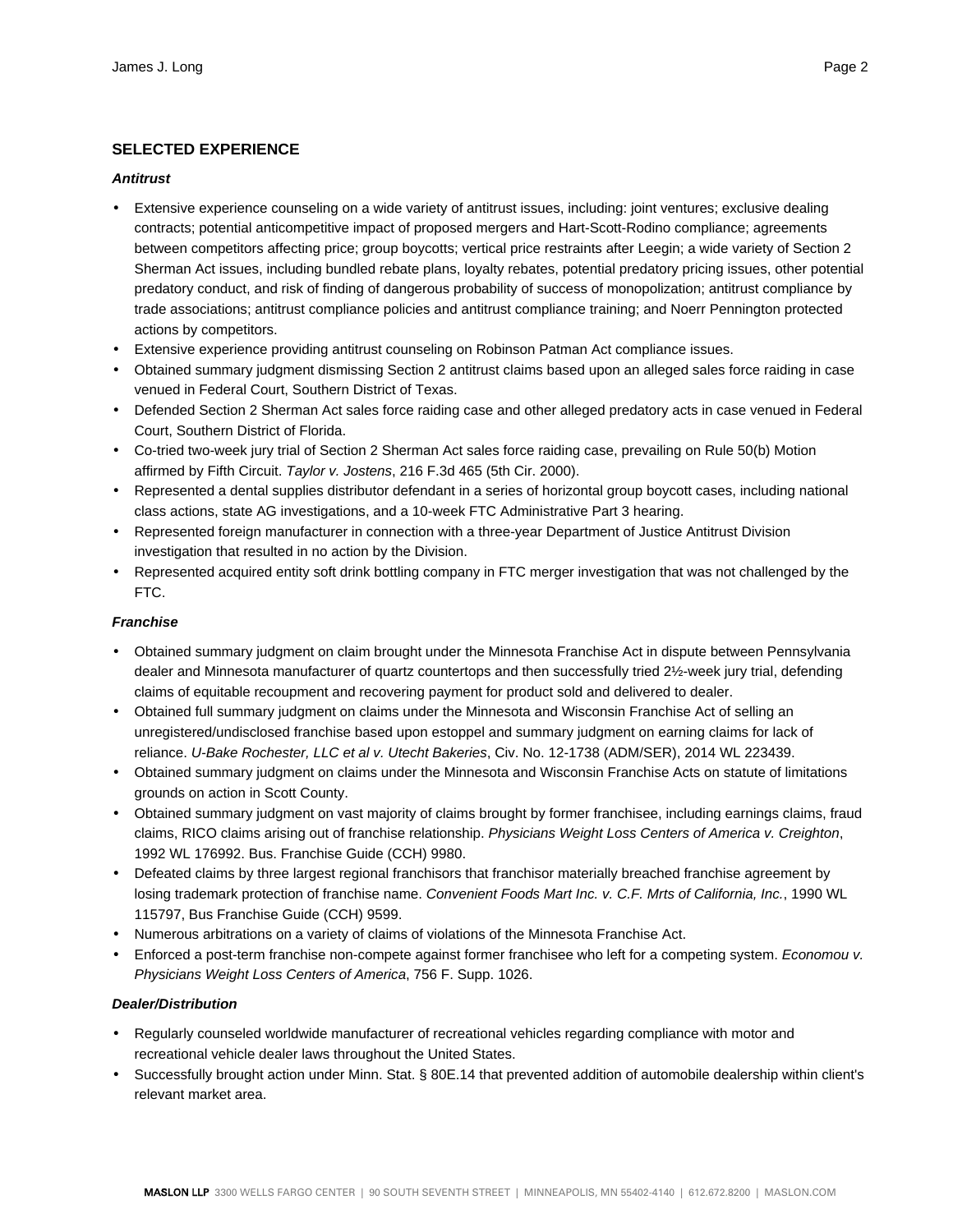- Extensive experience counseling and handling claims as lead counsel for manufacturer under the Minnesota Heavy Utility Equipment Dealers Act. Lead counsel for manufacturer in Midwest Great Dane Trailers Inc. v. Great Dane Ltd. Partnership, 977 F. Supp 1386.
- Extensive experience under the Minnesota Sales Representative Act and the Wisconsin Fair Dealership Law (WFDL).
- Successfully represented manufacturer against dealer in India who alleged wrongful termination of dealer agreement. Successfully enforced United State arbitration clause, and obtained arbitration judgment against dealer on dealer's claims and on affirmative claims for past due amounts under dealer agreement.
- Co-tried one-week arbitration defending wrongful termination claims for largest dealer of luxury yacht manufacturer, resulting in complete defense judgment.
- Successfully defended claims of wrongful termination by Mexican Distributor.
- Successfully enforced binding arbitration clause as to dealer termination claims brought in Puerto Rico under the Puerto Rico Dealer Act.
- Won arbitration judgment dismissing wrongful termination and business tort claims by a German dealer of client boat manufacturer.

#### **Litigation**

- Defended breach of contract action arising out of a \$42 million contract for national identity project.
- Prosecuted tortious interference counterclaim against competitor based upon alleged bribery involving Nigerian Identity Card Project and obtained sanctions for discovery violations of a jury instruction requiring jury to take as true client's factual claim.
- Obtained summary judgment, which was affirmed by the 7th Circuit, dismissing all trade secret claims against defendant. Confold Pacific v. Polaris Inc., 433 F.3d 952.
- Represented major food company in damages phase of insurance coverage dispute with insurer related to underlying event of grain supply tainted with pesticide. Two-month jury trial, resulting in \$29 million verdict in favor of client.
- Defended non-compete action in which plaintiff sought injunction preventing continued employment by competitor through enforcement of non-compete clause contained in employment agreement. Ecolab, Inc. v. Gartland, 537 N.W.3d 291.
- Won \$300,000 jury verdict on wrongful termination claim following two-week jury trial in the Northern District of Illinois.
- Extensive experience enforcing arbitration clauses and successfully arguing FAA preemption of state statutes restricting arbitration.
- Obtained writ of habeas corpus vacating capital murder conviction after 12 years of representation. Draughon v. Dretke, 427 F.3d 286.
- Obtained summary judgment on all claims involving allegations of wrongly publishing picture in yearbook, including claims alleged under the New Jersey anti-pornography statute.

# **LEADERSHIP & COMMUNITY**

- University of Minnesota Law School: Adjunct Professor, Antitrust Law, 2023
- Mitchell Hamline School of Law: Adjunct Professor, Antitrust Law, 2021
- Hamline University School of Law: Adjunct Professor, Franchise Law, 1999, 2005
- American Bar Association: Section of Antitrust; Forum on Franchising
- Minnesota State Bar Association: Antitrust Law Section, Council Chair 2019-2020, Council Vice Chair 2018-2019, Secretary 2017-2018; Legal Assistance to the Disadvantaged Committee, 2010-2018
- Minnesota Legal Services Advisory Committee: 2021-present
- Minnesota Supreme Court: Standing Committee, Legal Paraprofessional Pilot Project 2020-present
- Southern Minnesota Regional Legal Services: Campaign for Legal Aid , 2021-present
- Volunteer Lawyers Network: Benefactors Board 2013-2019
- St. Paul Festival and Heritage Foundation: Board Member, Legal Counsel, and Secretary 1999-2002
- St. Paul Jaycees Charitable Foundation: Trustee
- St. Paul Area Jaycees: former President 1993-1994